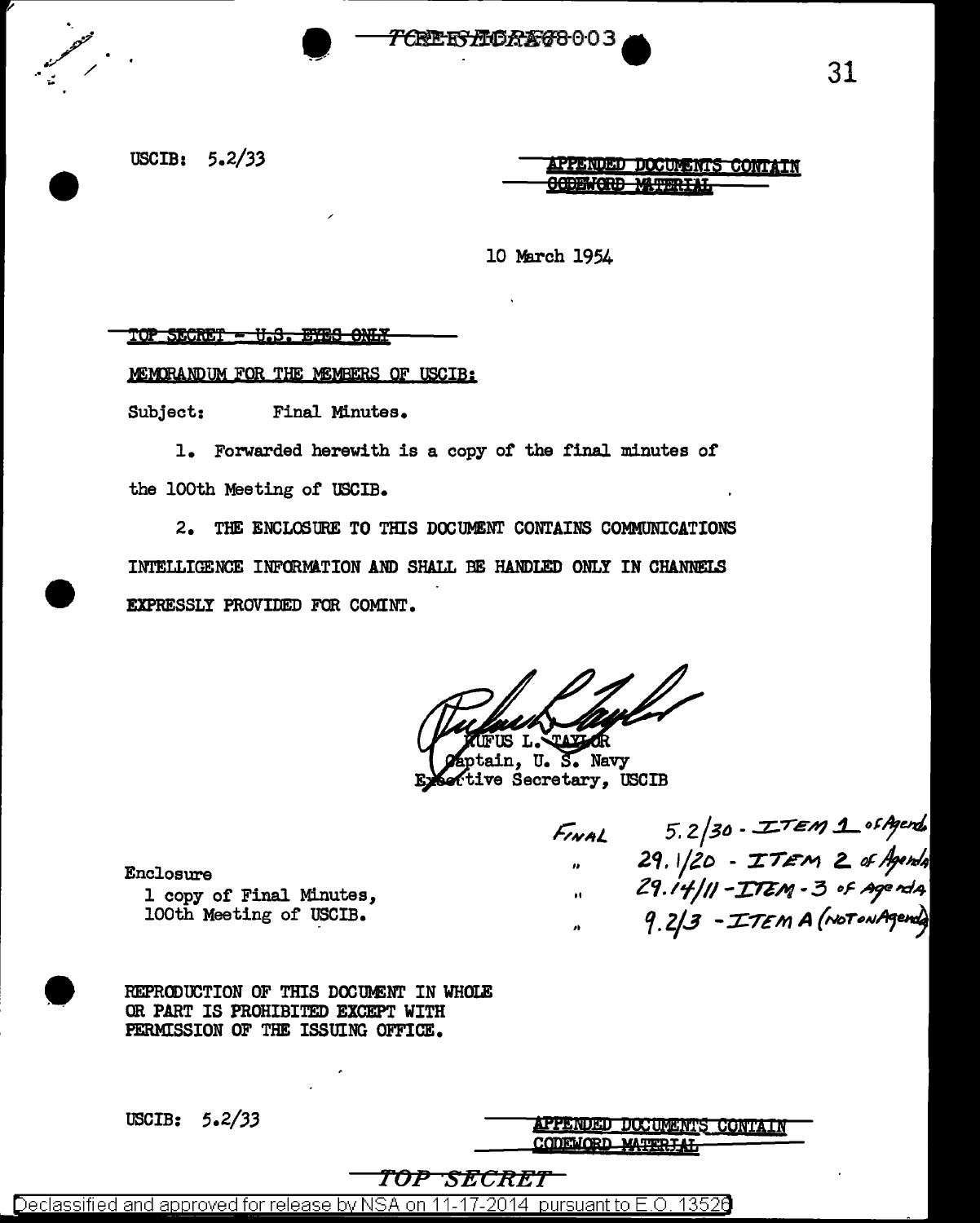REE DE PAGB003



CONFIDENTIAL - U.S. EYES ONLY

## ONE HUNDRETH MEETING

## OF THE

## UNITED STATES COMMUNICATIONS INTELLIGENCE BO.ARD

# Mr• Allen w. Dulles. Chairman

PRESENT:

|  | DEFENSE:                    | General G. B. Erskine, USMC (Ret.)                                                       |
|--|-----------------------------|------------------------------------------------------------------------------------------|
|  | <b>STATE:</b>               | Mr. W. Park Armstrong                                                                    |
|  | NSA:                        | Lt. General R. J. Canine, USA                                                            |
|  | $r_{BL}$ :                  | Mr. V. P. Keay<br>(for Mr. D. M. Ladd)                                                   |
|  | <u>CIA:</u>                 | Mr. H. D. Sheldon                                                                        |
|  | <u>ARMY</u> :               | Brigadier General Mark McClure<br>(for Major General A. G. Trudeau)                      |
|  | NAVY:                       | RADM C. F. Espe                                                                          |
|  | AIR FORCE:                  | Colonel C. C. Rogers<br>(for Major General J. A. Samford)                                |
|  | <b>EXECUTIVE SECRETARY:</b> | Captain R. L. Taylor, USN                                                                |
|  | <b>SECRETARIAT:</b>         | Mr. H. D. Jones<br>Mrs. D. O. Tucker                                                     |
|  | ALSO PRESENT:               |                                                                                          |
|  | DEFENSE:                    | Mr. M. S. Zaslow                                                                         |
|  | <b>STATE:</b>               | Mr. T. A. Polyzoides<br>Mr. R. F. Packard                                                |
|  | $MSA$ :                     | Brigadier General J. B. Ackerman, USAF<br>Captain D. M. Agnew, USN<br>Mr. W. F. Friedman |

**CONFIDENTIAL**